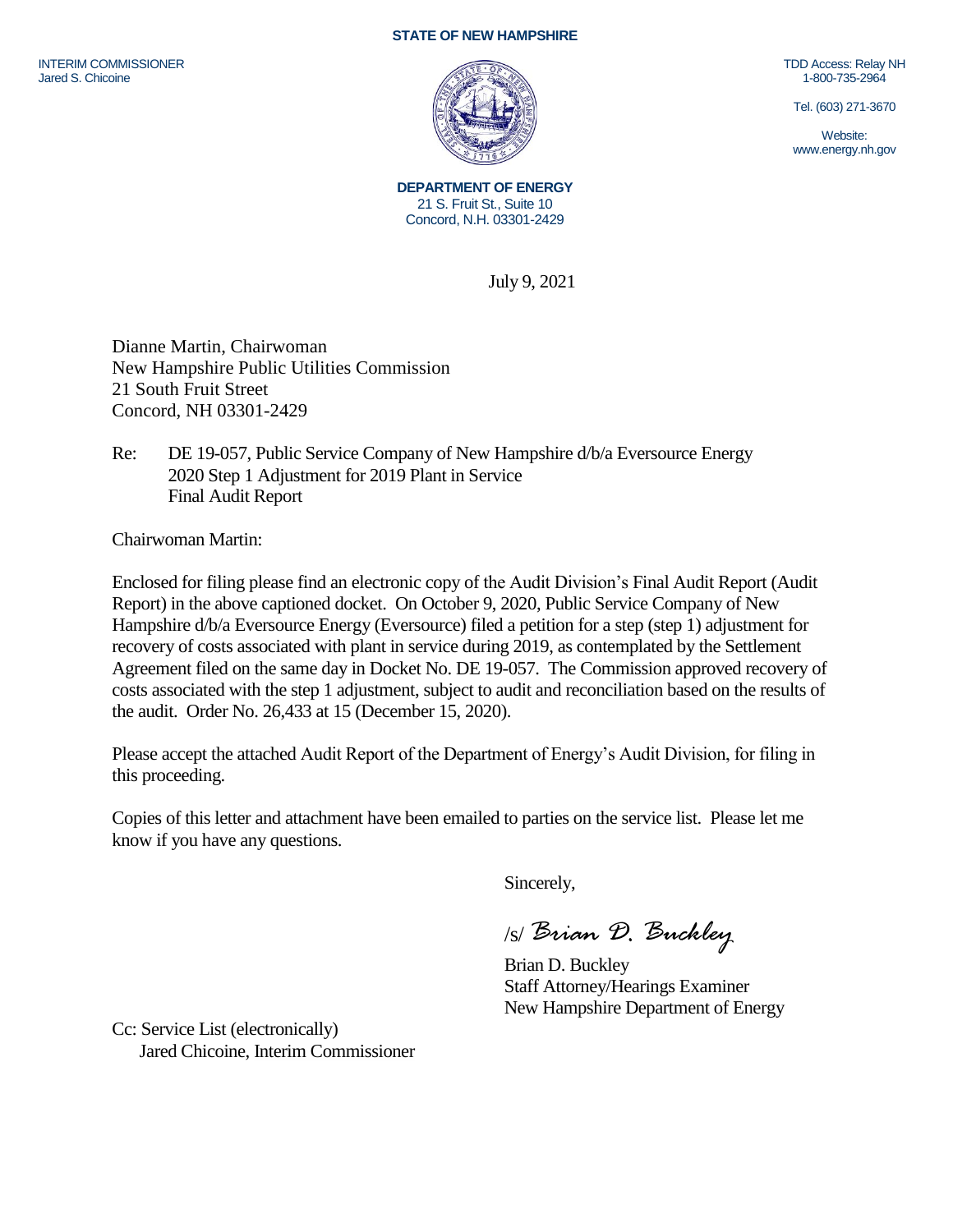Executive.Director@puc.nh.gov aboyd@acadiacenter.org agustin.ros@brattle.com allen.desbiens@eversource.com amanda.o.noonan@energy.nh.gov brian.d.buckley@energy.nh.gov brianna@cleanenergynh.org Christa.Shute@oca.nh.gov christopher.skoglund@des.nh.gov craig.wright@des.nh.gov david.k.wiesner@energy.nh.gov dmullinax@blueridgecs.com donald.kreis@oca.nh.gov dvenora@keeganwerlin.com eemerson@primmer.com elizabeth.r.nixon@energy.nh.gov erica.menard@eversource.com jacqueline.m.trottier@energy.nh.gov jay.e.dudley@energy.nh.gov jdonahue@preti.com jessica.chiavara@eversource.com john@johncoffman.net johndefever@yahoo.com jrw@psu.edu karen.j.moran@energy.nh.gov kelly@cleanenergynh.org kristi.davie@eversource.com matthew.fossum@eversource.com mbirchard@keyesfox.com melissa.price@eversource.com mhorne@hcc-law.com ocalitigation@oca.nh.gov palvarez@wiredgroup.net paul.b.dexter@energy.nh.gov pearl.donohoo-vallett@brattle.com pradip.chattopadhyay@oca.nh.gov

rburke@nhla.org rebecca.ohler@des.nh.gov richard.t.chagnon@energy.nh.gov rnelson@strategen.com roger@fsconline.com rorie.e.patterson@energy.nh.gov sanem.sergici@brattle.com scott@sjmuellerlaw.com stephen.r.eckberg@energy.nh.gov stower@nhla.org thomas.c.frantz@energy.nh.gov tklaes@blueridgecs.com tmlarkinassociates@gmail.com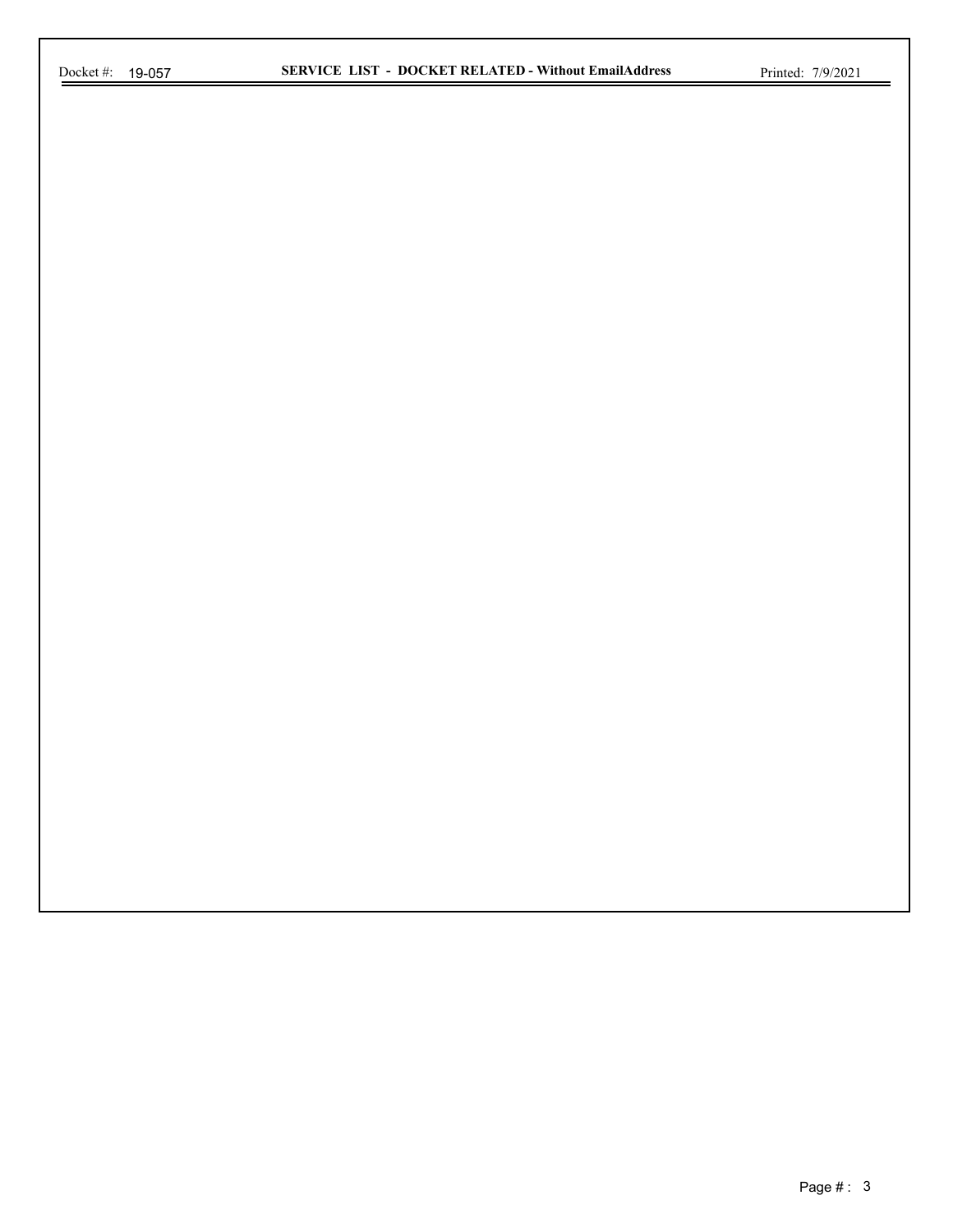## Docket #: 19-057 **SERVICE LIST - DOCKET RELATED - All** Printed: 7/9/2021

PAUL ALVAREZ palvarez@wiredgroup.net

MELISSA E BIRCHARD KEYES & FOX LLP 18 LOUDON RD ST BOX 1393 CONCORD NH 03302 mbirchard@keyesfox.com

AMY BOYD ACADIA CENTER aboyd@acadiacenter.org

BRIANNA BRAND CLEAN ENERGY brianna@cleanenergynh.org

KELLY BUCHANAN CLEAN ENERGY 54 PORTSMOUTH ST CONCORD NH 03301 kelly@cleanenergynh.org

BRIAN BUCKLEY DEPARTMENT OF ENERGY 21 S FRUIT ST SUITE 10 CONCORD NH brian.d.buckley@energy.nh.gov

RAYMOND A BURKE NEW HAMPSHIRE LEGAL ASSISTANCE 117 NORTH STATE ST CONCORD NH 03301 rburke@nhla.org

RICHARD CHAGNON DEPARTMENT OF ENERGY 21 SOUTH FRUIT ST STE 10 CONCORD NH 03301 richard.t.chagnon@energy.nh.gov PRADIP K CHATTOPADHYAY OFFICE OF CONSUMER ADVOCATE 21 S FRUIT ST STE 18 CONCORD NH 03301 pradip.chattopadhyay@oca.nh.gov

JESSICA CHIAVARA EVERSOURCE ENERGY jessica.chiavara@eversource.com

JOHN B COFFMAN PRETI FLAHERTY BELIVEAU PACHIOS LLC 45 MEMORIAL CR AUGUSTA ME 04330 john@johncoffman.net

ROGER COLTON roger@fsconline.com

KRISTI L DAVIE EVERSOURCE ENERGY PO BOX 330 MANCHESTER NH 03105 kristi.davie@eversource.com

JOHN DEFEVER johndefever@yahoo.com

ALLEN M DESBIENS EVERSOURCE ENERGY 780 N COMMERCIAL ST PO BOX 330 MANCHESTER NH 03101 allen.desbiens@eversource.com

PAUL DEXTER DEPARTMENT OF ENERGY 21 SOUTH FRUIT ST STE 10 CONCORD NH 03301 paul.b.dexter@energy.nh.gov

JOSEPH DONAHUE PRETI FLAHERTY BELIVEAU PACHIOS & HALEY PO BOX 1058 45 MEMORIAL CIRCLE AUGUSTA ME 04332-1058

PEARL DONOHOO-VALLETT pearl.donohoo-vallett@brattle.com

JAY DUDLEY DEPARTMENT OF ENERGY 21 SOUTH FRUIT ST STE 10 CONCORD NH 03301 jay.e.dudley@energy.nh.gov

STEPHEN R ECKBERG DEPARTMENT OF ENERGY 21 SOUTH FRUIT ST STE 10 CONCORD NH 03301 stephen.r.eckberg@energy.nh.gov

ELIJAH D EMERSON PRIMMER PIPER EGGLESTON & CRAMER PC 106 MAIN ST PO BOX 349 LITTLETON NH 03561-0349

MATTHEW FOSSUM EVERSOURCE ENERGY PO BOX 330 MANCHESTER NH 03105 matthew.fossum@eversource.com

THOMAS FRANTZ DEPARTMENT OF ENERGY 21 SOUTH FRUIT ST STE 10 CONCORD NH 03301 thomas.c.frantz@energy.nh.gov

MELISSA HORNE HIGGINS CAVANAGH COONEY 10 DORRANCE ST SUITE 400 PROVIDENCE RI 02903 mhorne@hcc-law.com